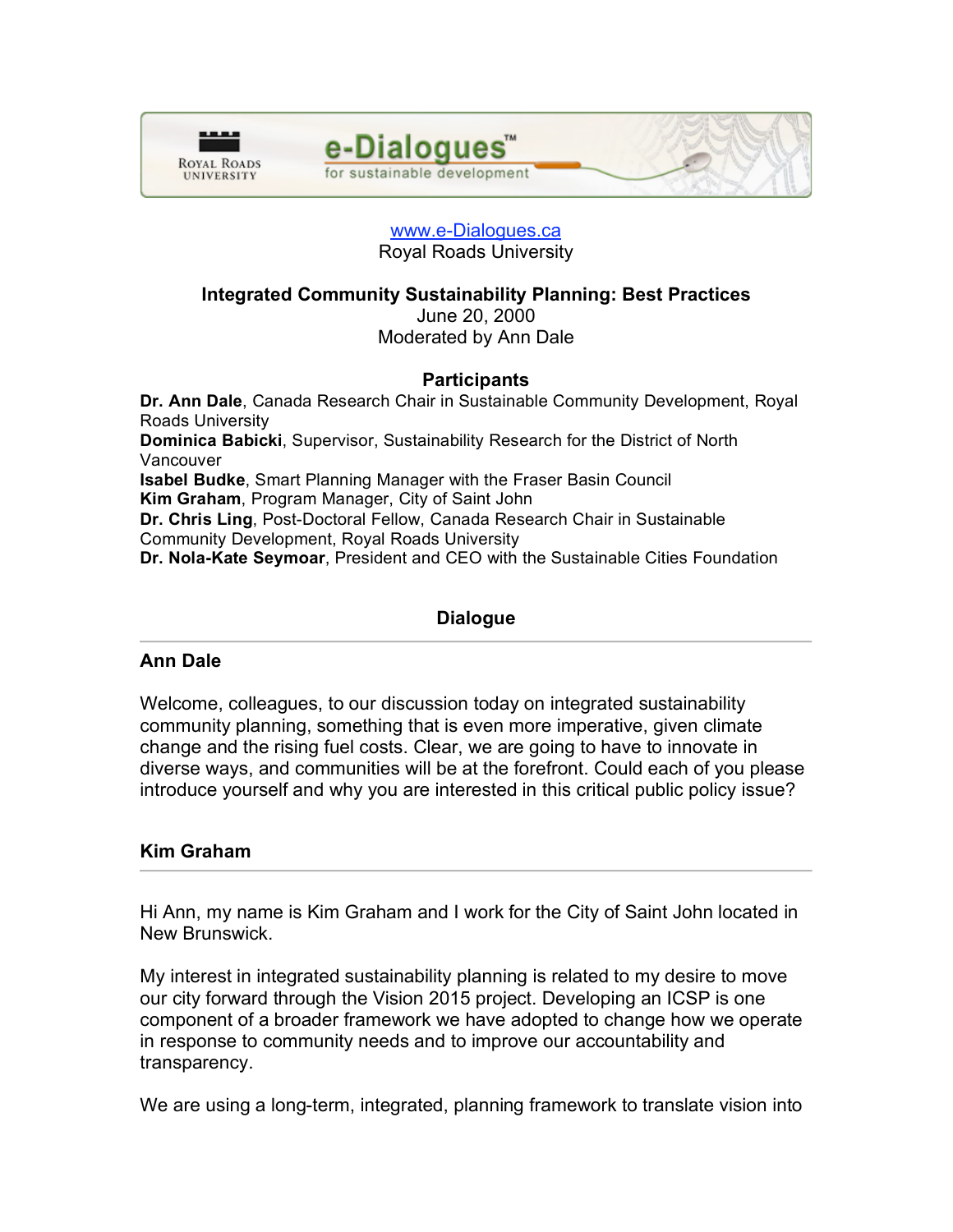action. The framework recognizes that the City of Saint John, like all municipalities, is a complex system, and it addresses environmental, economic, social, governance, and infrastructure needs.

The project is using an integrated approach of planning, strategy, action, and performance measurement to align City services to the vision, goals and objectives identified by the citizens of Saint John.

# **Chris Ling**

Hi my name is Chris Ling. I am a post-doctoral scholar at Royal Roads University, I have a background in Landscape Planning and Sustainable Community Development - with particularly emphasis on the interdisciplinary aspects between and within these topics. One of my current areas of research is the ICSP process - particularly how they incorporate participatory planning and long-term visioning especially in small communities

## **Nina Gales**

Hello Everyone, I am Nina Gales, Manager of Corporate Affairs for the Town of Olds, AB which is located 3 km west of the QE II in the Calgary-Edmonton corridor. Here in Olds we have spent the last year participating in an Integrated Community Sustainability Planning (ICSP) pilot initiative lead by the Alberta Urban Municipalities Association (AUMA). In addition Olds has also been a Natural Step pilot community over the last year. The AUMA has developed a comprehensive sustainability planning guide that moves municipalities and their community through the process of creating an ICSP. Olds committed to following the guide for the creation of our ICSP which is titled the Olds Strategic Sustainability Plan (OSSP) www.olds.ca/sustain.html The OSSP was adopted by Council in February 2008. My role in the process was and continues to be one of advisory capacity to Council, Staff, and the community; integrating the needs of the community with those of the Town of Olds as a corporate entity remains a challenge.

## **Ann Dale**

Welcome, Nina, Chris and Kim, don't hesitate to add website addresses and any documents you wish to the points you want to make during this dialogue.

While we wait for Dominica Babicki, Nina and Kim, what community engagement processes have you used in your plan development?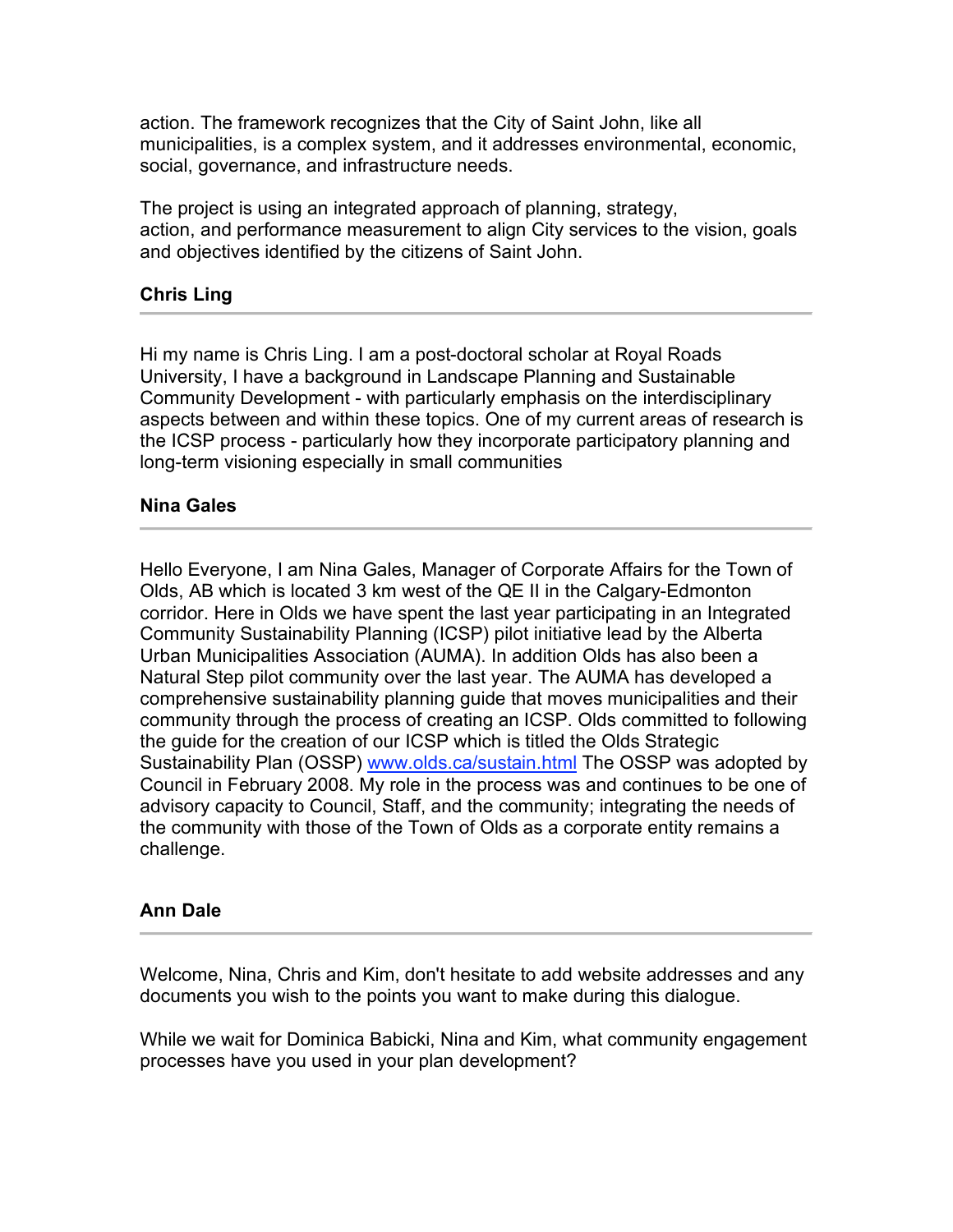Good morning, everyone, Isabel Budke here. I have a strong interest in the application of different sustainability planning frameworks and approaches in different communities--small, large, remote, rural, urban, Aboriginal. I have worked with the International Centre for Sustainable Cities (ICSC) on developing planning frameworks and coordinated their small and Aboriginal communities initiative. Specifically, I worked with the city of Iqaluit on Baffin Island last year in setting the stage for a long-term sustainability planning process. I, too, am very interested in how to effectively engage the public in sustainability planning.

I am currently working with the Fraser Basin Council on rolling out the "Smart Planning for Communities" initiative in British Columbia--an initiative designed to support local and First Nations governments in their sustainability planning efforts.

I look forward to our dialogue and learning more about everyone's important work!

# **Ann Dale**

Welcome, Isabel, we have a lot of expertise of people working on the ground, let's try and share as much as we can about what is working and what is not working. Our first question, What have been the major challenges implementing a long-term plan? And how did you overcome them?

## **DBabicki**

Good morning everyone - my name is Dominica Babicki and I work in Sustainability Planning at the District of North Vancouver. This topic is particularly pertinent for me and all of us at the District because we are just about to revise our very outdated Official Community Plan - and partly because of FCM's funding scheme we have decided to make our OCP into a Community SUstainability Plan.

## **Ann Dale**

Welcome, Dominica, I am very glad to hear that you are integrating your OCP and the ICSP, I have heard of a number of communities that for some reason or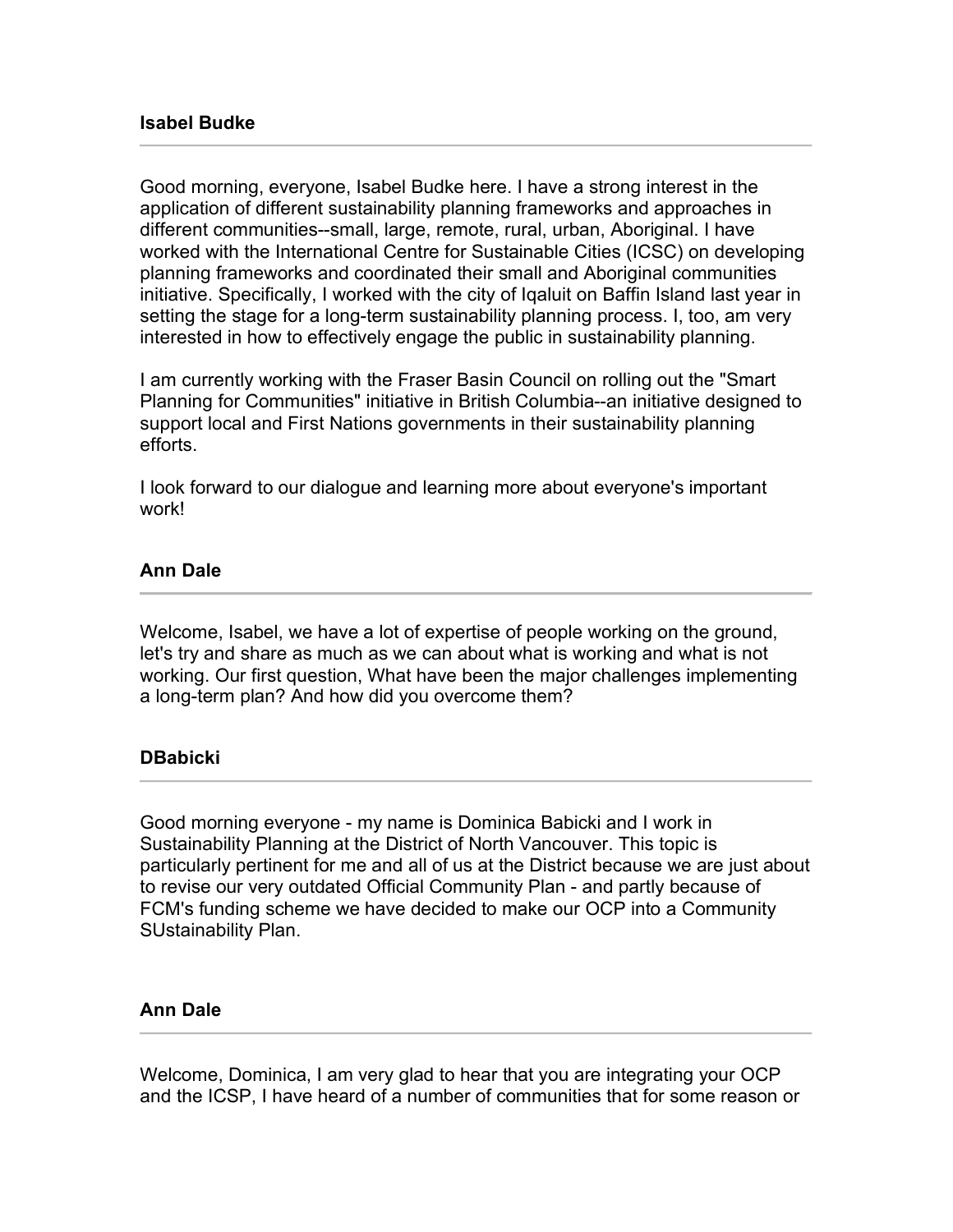other, are not integrating the two, which makes me leary of any implementation. There are too many plans and strategies in all communities gathering dust on shelves.

# **Nola Kate**

Hi I am Nola Kate Seymoar, President and CEO of the International Centre for Sustainable Cities headquartered in Vancouver. ICSC was one of the four partners that created CitiesPLUS and in 2003 we won the top award in the IGU competition for 100 year plans for an existing city. Since then we have created and serve as the Secretariat for a peer learning network of more than 30 cities doing very long-term integrated planning and also fast action demonstration projects.

My interest in this topic is because the CitiesPLUS experience transformed us as an organization we realized that changing the timeframe changed everything. Also we then began learning about other frameworks for long-term planning. In 2004 we published a paper about 8 of the frameworks that were then in use around the world. Since then we have reviewed a number of others. The Sustainable Cities: PLUS Network has grown into what I consider one of the most useful networks building intellectual and social capital about sustainability and incidentally, about long-term planning.

I am not in Vancouver at the moment and am a little technologically challenged so if I don't respond in real time please bear with me - I will try and catch up over the next few hours.

From my perspective - the challenges in "implementing the long term plan" actually starts at the first step - deciding what the scope of the planning process will include - ie do we include the whole region? (eco-region), do we include all four sectors? how do we engage the public?, what timeframe do we use? etc. In my learning - if the timeframe is not 30 to 50 years - which requires cities to look beyond their current trends and do backcasting - the exercise is basically irreleant. The exception is if the city uses TNS (The Natural Step) or QUEST (A computer game approach) which require backcasting. Our first learning with citiesPLUS was not to refer to it as a 100 year "plan". It is a 100 year vision, and a 30 year strategy. A "plan" has a work-plan and a budget. so - back again later. NK

# **Kim Graham**

In response to Ann's question about public engagement - The City of Saint John carried out an eleven month public engagement lead by a Vision 2015 Citizens Advisory Group.

The Citizens Advisory Group was asked to accomplish three objectives. The first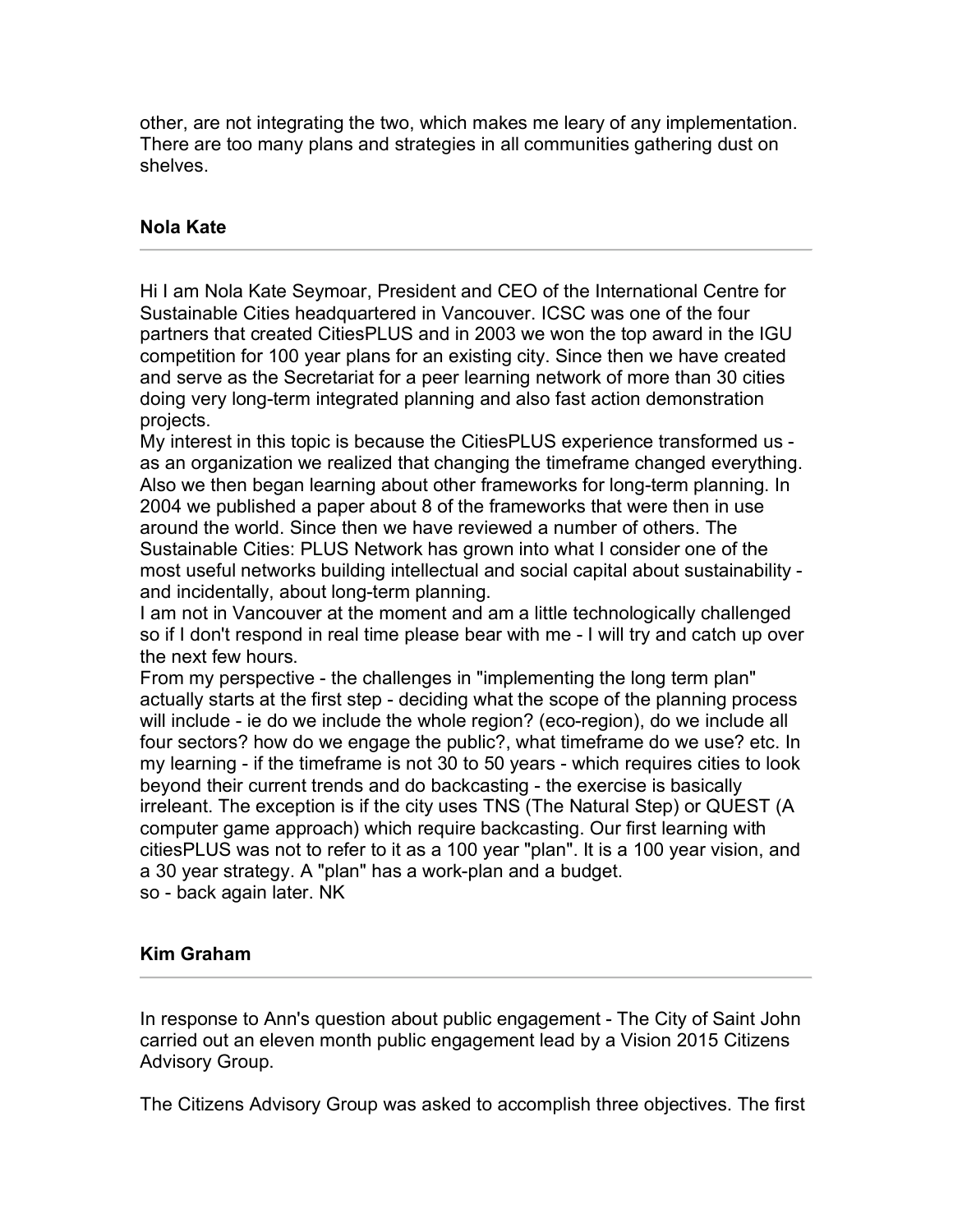was to develop a community vision by consulting with the public. The second was to identify goals Saint Johners can all work towards to achieve this vision, and the third objective was to develop a set of sustainability principles for Saint John.

The public engagement process was a tremendous success. The Citizens Advisory Group received feedback from approximately 4.2% of the community, translating into well over fifteen thousand ideas on the future for Saint John. This information became the basis for a community owned and developed vision statement and goals to describe our Saint John of the future. With the support of the Saint John Environment Committee, sustainability principles were developed.

### **Nina Gales**

The public engagement process used in Olds included seven full day sessions that had a total of over 200 people attend (which for a town of 7200 is many). Each session was based on generational clusters. For the first session we had 45 high school students and the last session we had 30 seniors. The big group was divided into 15 smaller groups one for each of the 15 strategy areas outlined in the AUMA guide book(example strategy area Water, Transportation and Energy). Each session started with an education piece that explained the basis for sustainability in Olds, then we did visioning by drawing pictures, went through a current reality analysis for each of the strategy areas and followed up with identifying gaps. The process was very successful in both getting detained information and building knowledge capacity in the participants. Nina

## **DBabicki**

To respond to your first question Ann - our first challenge is trying to integrate sustainability into the OCP. The OCP process is long and in itself required an integrative process but adding sustainability in the front and centre creates some anxiety among municipal staff. On the other hand many of us have a very strong argument that you need to combine sustainability planning with the OCP because the OCP is the principal planning engine of municipalities.

#### **Ann Dale**

It seems to me that a dynamic interactive public engagement process affects commitment to implementation. Chris and Isabel, what do you think?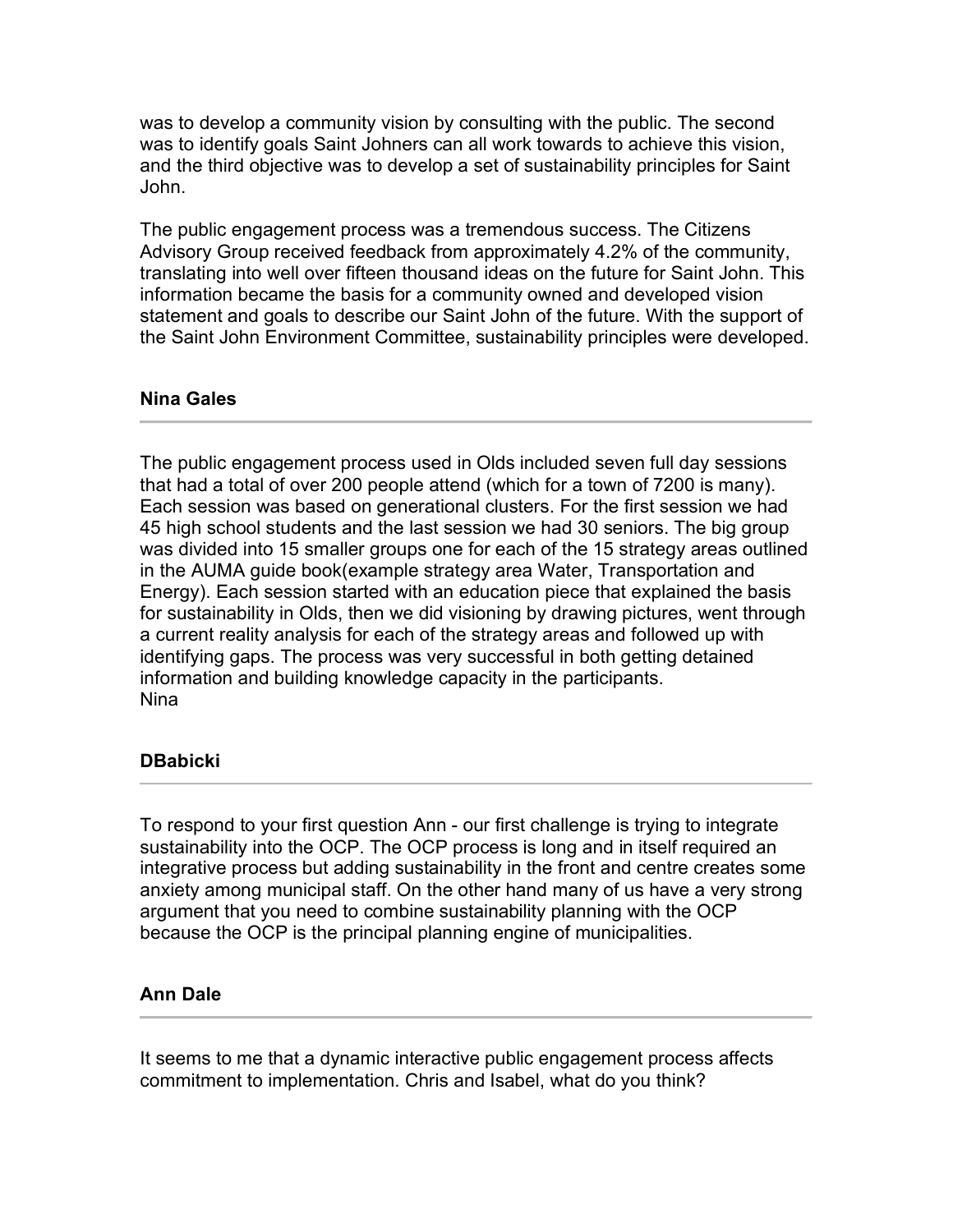I entirely agree - if a community can claim some sort of ownership over the plan then they are far more likely to maintain interest and hold municipalities to account - I suspect this is the only way implementation will be achieved - if there is no local ownership then the priority the document has will slip.

Nina, I have two questions - firstly is did you use any published technique to facilitate or manage your meetings (and did you employ professional facilitators?).

Second - what are your views on the AUMA guidance - do you find the strategy areas appropriate for Olds - or would you have chosen different ones if given more flexibility?

### **Nina Gales**

Working within the traditional silos and hierarchical structure of municipal government has made the integration or holistic approach inherent in sustainability planning a challenge. Council has recently developed a Strategic Plan based completely from the OSSP and I am hopeful that this will be the beginning of moving forward to the development of a structure that is integrated in nature. The concept of using transitional teams to move sustainability forward is a next step for us.

## **Ann Dale**

Nina, can you elaborate more on what you are doing with transitional teams?

#### **Nina Gales**

Ann, the concept of transitional teams is successfully outlined in the book "Leading Change Toward Sustainability: A Change Management Guide for Business, Government and Civil Society" by Bob Doppelt. The idea is that teams are created to work on project specific tasks and are made up of staff from all departments and levels in the organization. Each team will also have one of the members of staff that is excelling in the implementation of sustainability thinking. The intended result is that the outcomes of the task group will be integrated with all the parts of the organization.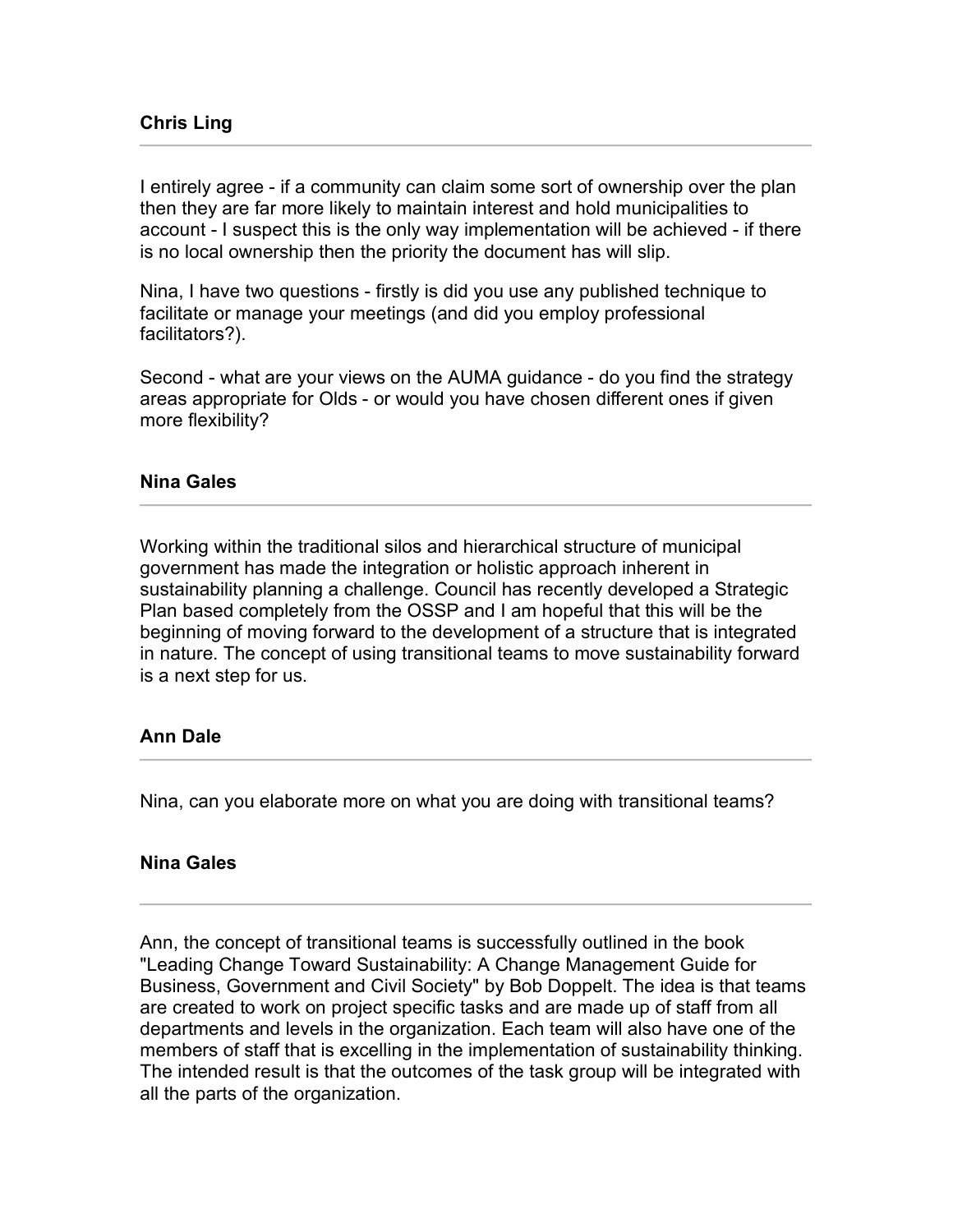#### **Ann Dale**

Dear to my heart, in my world, we call this inter and trans-disciplinary research or cross-departmental committees. They also have two other discounted purposes, the building of social capital around the changes necessary and crossing the silos and stovepipes. As well, the team always outperforms the individual, no matter how brilliant the individual.

### **Chris Ling**

Hi Nina, is there any resistance to this approach within the organisation? I would imagine it draws quite a few people out of their 'comfort zones'?

#### **Nina Gales**

Yes Chris, we have some folks out of their comfort zone ... it is something we are moving ahead with caution. I am lucky to have a leader that understands that outside of comfort zones is where progress is made!

#### **Chris Ling**

Hi Kim, I am curious about the choice of timeline - I assume from the title of the project your vision was for 2015. What was the rational for this choice of timeline - and why did you think it the best option for engaging the community on sustainability?

#### **Kim Graham**

Chris, the name of our project, Vision 2015 refers to the timeframe in which we will see change.

Our framework timelines are as noted.

Community Vision 75 - 100 years Community Goals 20 - 30 years ICSP 20 -30 years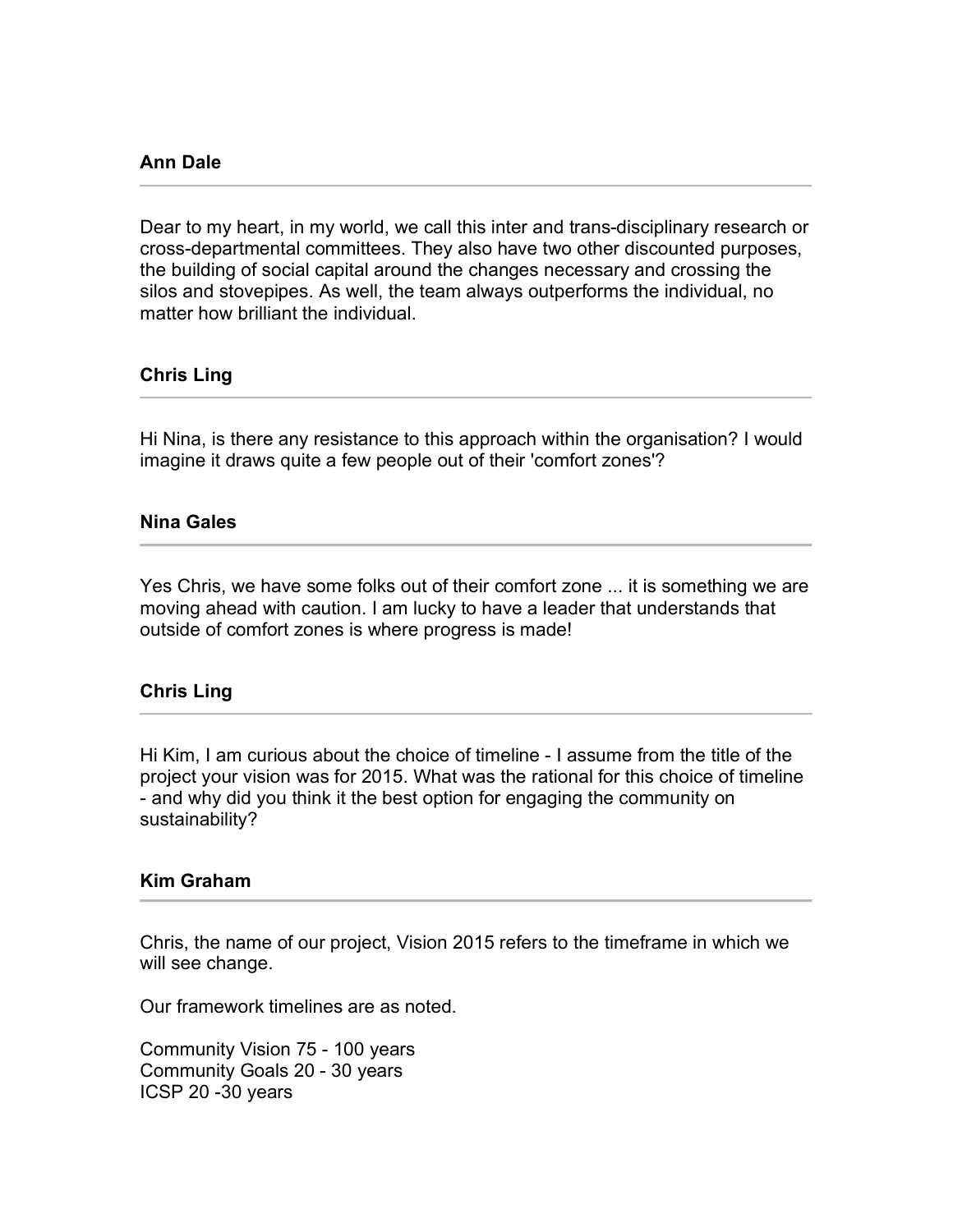Council Priorities/Policies 4 year cycle with annual review Corporate Strategic Plan 4 year cycle with annual review Service Delivery Plans 4 year cycle with annual review

# **Ann Dale**

Our research has shown that the communities that appear to be on a more sustainable pathway have a plan that is at least 100 years out, and in some ways, it may also allow for more integration of ecological, social and economic imperatives with such a long planning horizon.

## **Nina Gales**

Chris, in response to your questions:

1) Yes we used the Natural Step and the addition of the 5 dimensions (social, economy, governance, environment and culture) of sustainability outlined in the AUMA guide. as the basis for our process. All participants were briefly introduced to the Natural Step framework and were asked to develop a vision that helped us move in this direction. Yes we used a professional facilitator (one versed in strategic planning).

2) I feel the AUMA guidance has built in flexibility and feel confident that they have done a significant amount of research to get to this point. In my opinion the guidebook is a must read for any community moving forward with an ICSP.

## **Isabel Budke**

It is encouraging to see that an increasing number of municipal and Aboriginal governments are recognizing that an interactive and meaningful public engagement process is key for both developing and implementing a sustainability plan or planning process. However, this is also one of the most challenging and time-consuming aspects of sustainability planning, and sometimes there is a disconnect between the political leadership and the community.

For example, in Iqaluit, I found that citizens in general were ready and eager to be engaged in developing a long-term vision and plan for a more sustainable city, while part of city council was not entirely convinced that this was a worthwhile process. With patience, enthusiasm, engaged staff and community champions I think it is possible to bridge that gap and create a process and results that are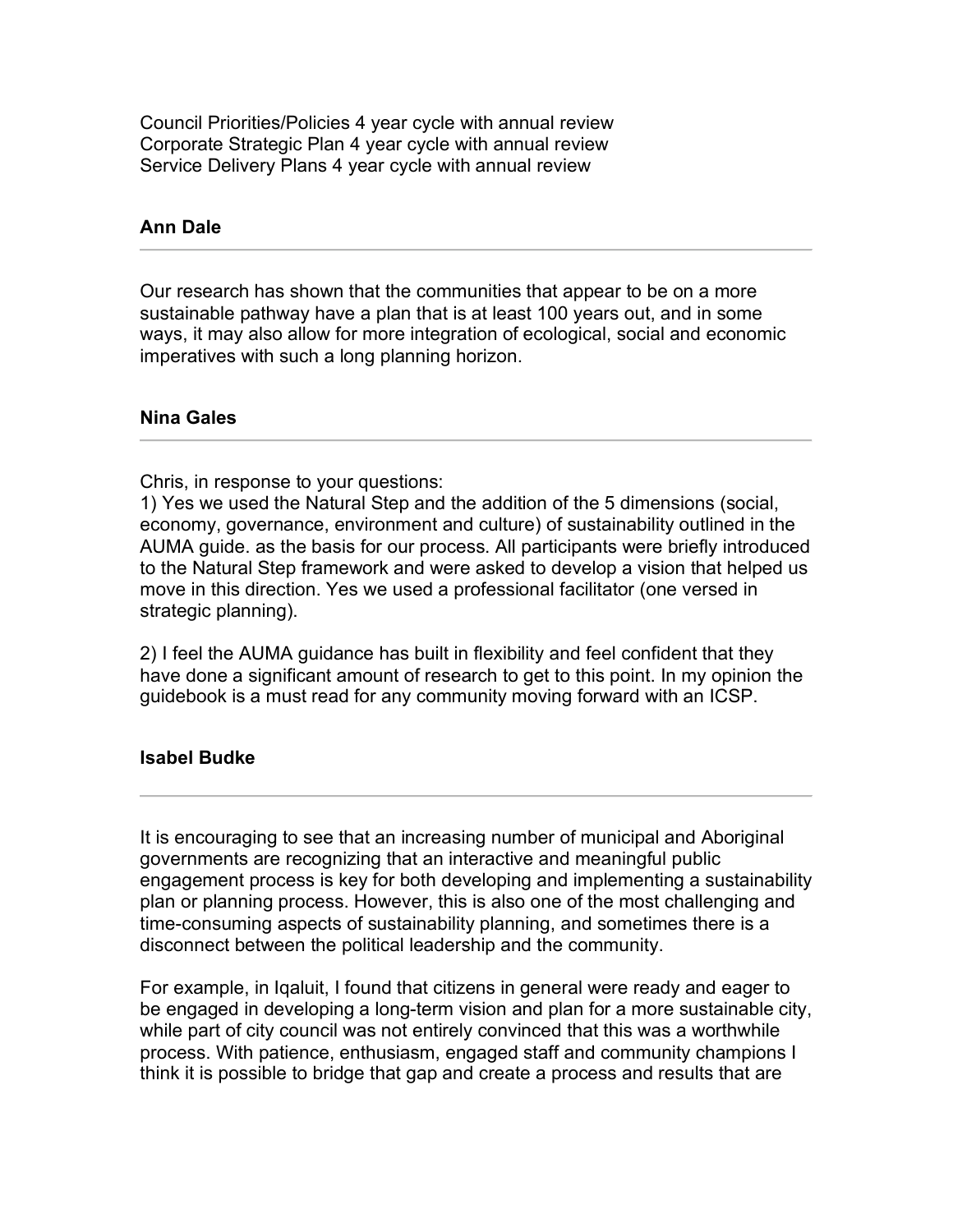enriching for both the citizens and the political leadership of communities.

### **Nina Gales**

I agree this is very exciting to hear!!

### **Ann Dale**

It appears that community engagement, although key to implementation, has its difficulties, in your experience, what has worked and what has not worked, and what would you recommend to other communities?

### **Kim Graham**

First, we actively engaged the public. We went to events, had community bbq's, ran contests, had workshops, and collaborated with groups to get on the agenda at meetings. The more passive techniques – like using a web survey provided less response.

Secondly, involvement of the youth of our community was key to our success. We had 100 % participation from middle and high schools in the area to our survey, ran a Facebook page, and had representation from youth on our advisory committee.

We also constantly monitored our progress to check what was and what was not working. We made course correction to our engagement and communication strategies throughout the consultation.

One of the challenges we faced in Saint John was how we would prevent our planning effort from becoming a document that sits on a shelf and gathers dust.

We addressed this challenge a number of ways.

First, we made sure we had a framework in place before we started to engage the public. One of the first questions we had from a member of our Citizens group was how could they be sure that the time and effort they were committing to the visioning and planning process would make a difference. Having a framework to take the community vision down to service level - in advance of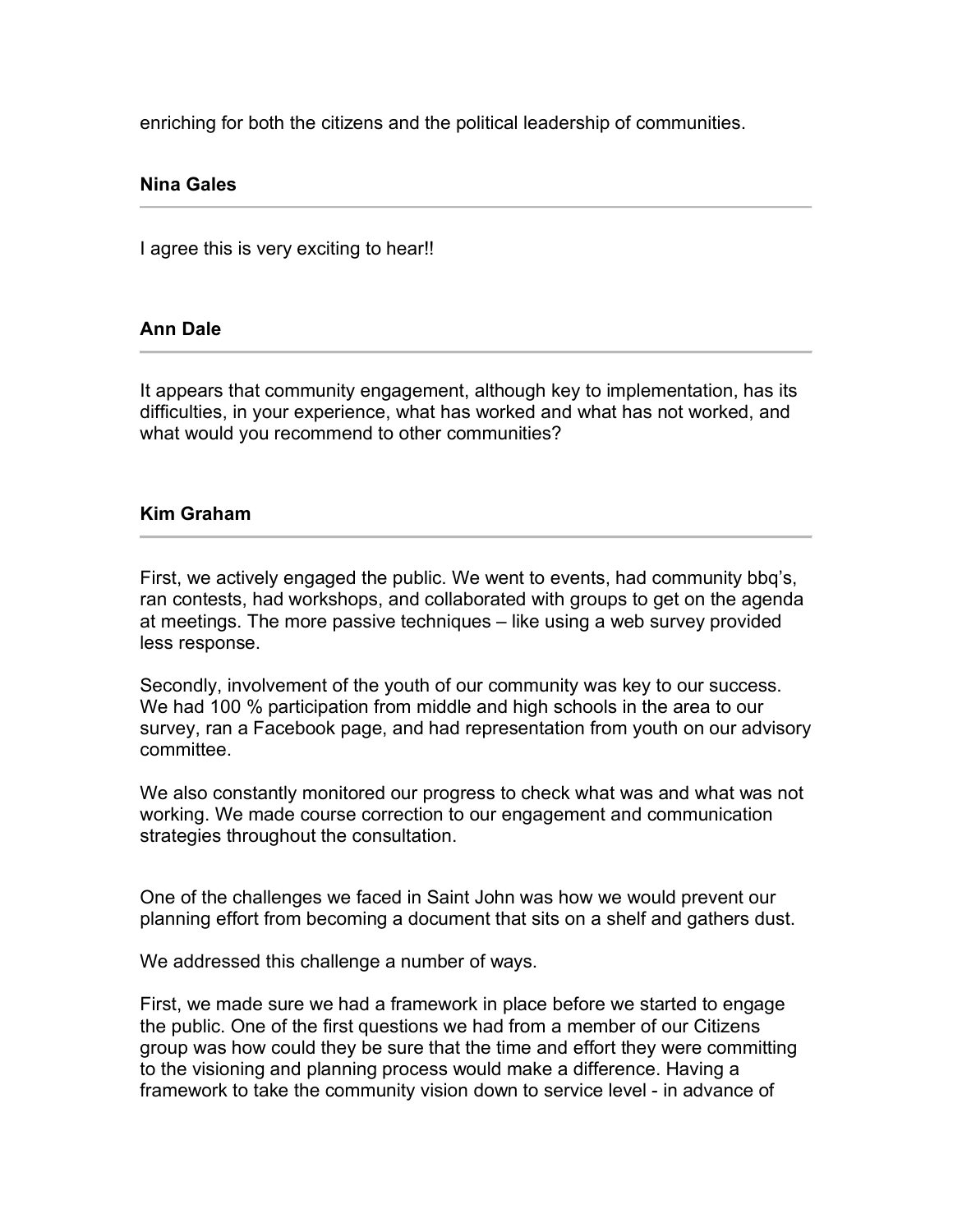consultation was an advantage. We knew how we would use the information from the public during each step of the process and were prepared to answer that question.

#### **Nina Gales**

What has worked for us in Olds is our commitment to the Natural Step sustainability principles and other concepts for creating a common understanding and language for sustainability decision making. It is much easier to have useful debate when you are discussing the way to get to an agreed upon point rather than all trying to go in different directions.

#### **DBabicki**

Since we are just beginning our Sustainability Planning/OCP process, I wanted to briefly describe the consultation process we are using and to see if you know any other communities which have gone this way.

A couple of months ago we struck the Community Planning Working Group (CPWG) - its a group of 30 citizens from all walks of life who have agreed to spend the next year developing the consultation process that should be used in updating the OCP - in other words we are involving the public at one step back than usual - I think its a good example of collaborative planning. The last two meetings of the CPWG have been very interesting and in fact the group has unanimously decided to change the process we had proposed to develop the consultation process for the OCP. Your comments and input about a such a process are welcome!

#### **Chris Ling**

Hi Dominica, personally I think there is no point that is too early - indeed what is really needed is the development of a real working relationship between the municipality and the community over a number of project over time, this serves to significantly reduce transaction costs for each new project as the relationships and trust are already in place. This is in fact (through necessity) what is happening in the community I described in a previous post. The one danger is that that committee becomes seen as part of the municipality - rather than part of the community - if they fail to maintain a connection and transparency (if you are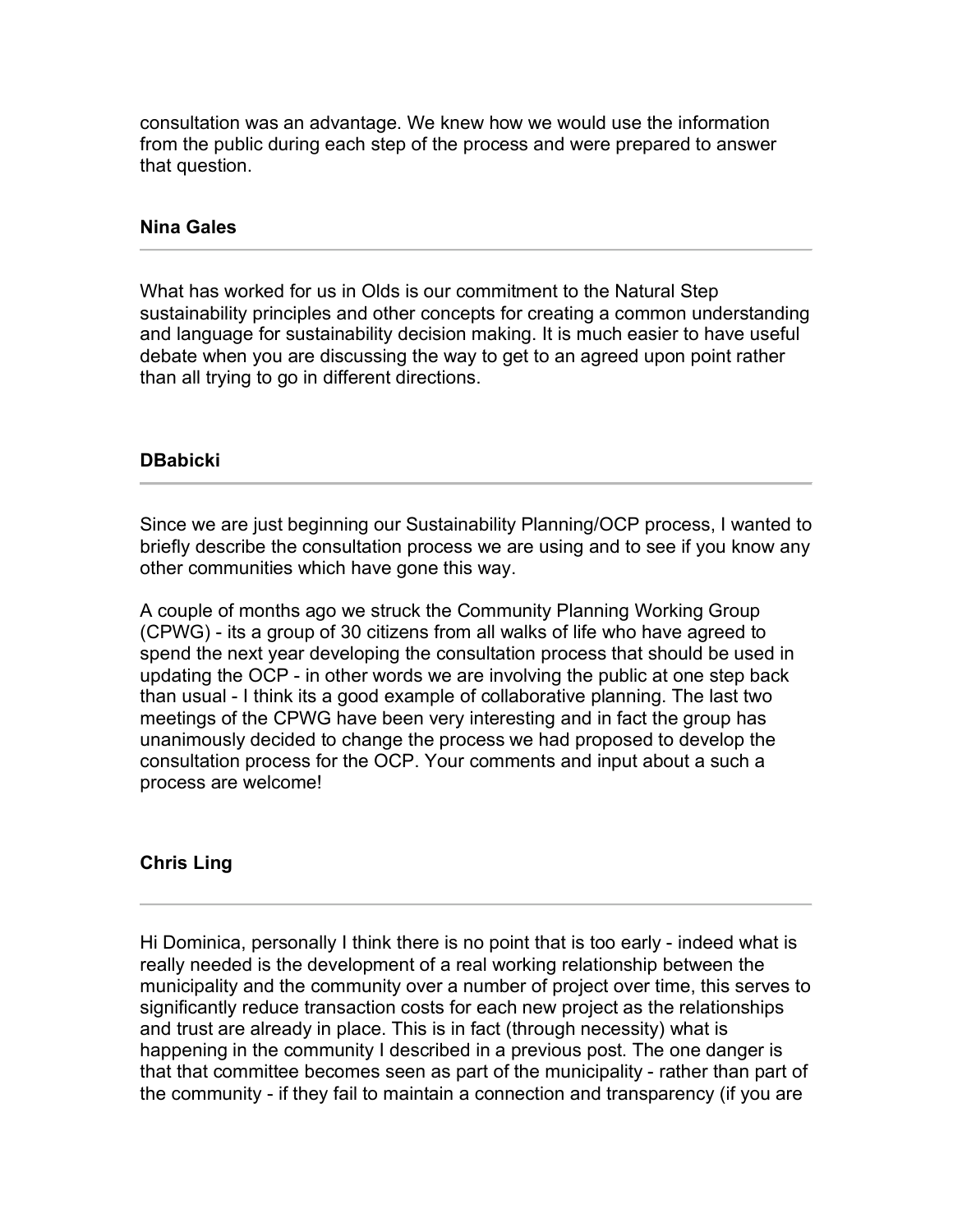familiar with the Ladder of Participation there is a small step of the top of the ladder (empowerment) that takes you right back to the bottom where an elite controls the decision making).

# **Ann Dale**

In the actual development of your plan, what have been your lessons, and I would especially ask you to talk about how you achieved integration of what I call the three imperatives--ecological, social and economic, if you did? And what about integrated decision-making?

## **Chris Ling**

In one small community I am currently working in there is a municipal staff of 1. Clearly a transitional team approach here wouldn't work. Three is another problem - one of capacity. The community has engaged a volunteer committee from the community to help write the ICSP (and they have recently completed a draft OCP in this way). However they volunteer nature of the committee does hamper the ability of the team to think holistically as the discussion are always around people's pet topics.

What do you think the solutions maybe in a case like this?

## **DBabicki**

In response to your question Chris - I believe that the community you are speaking of with so little capacity should really have only one plan - the OCP should be revised to include all the required sustainability aspects. Also being involved with a peer exchange/ learning network like the PLUS network would be a great way to increase its capacity.

## **Nina Gales**

Another area that we have tried to work through is in developing new ways of engaging the community. Our hope is that we can provide a way for groups and individuals to participate in a meaningful way in their governance. We have created was we call a Partnership Action Plan Agreement. The idea is that at the end of each year we have new agreements and that we have broadened awareness about sustainability and have increased overall commitment to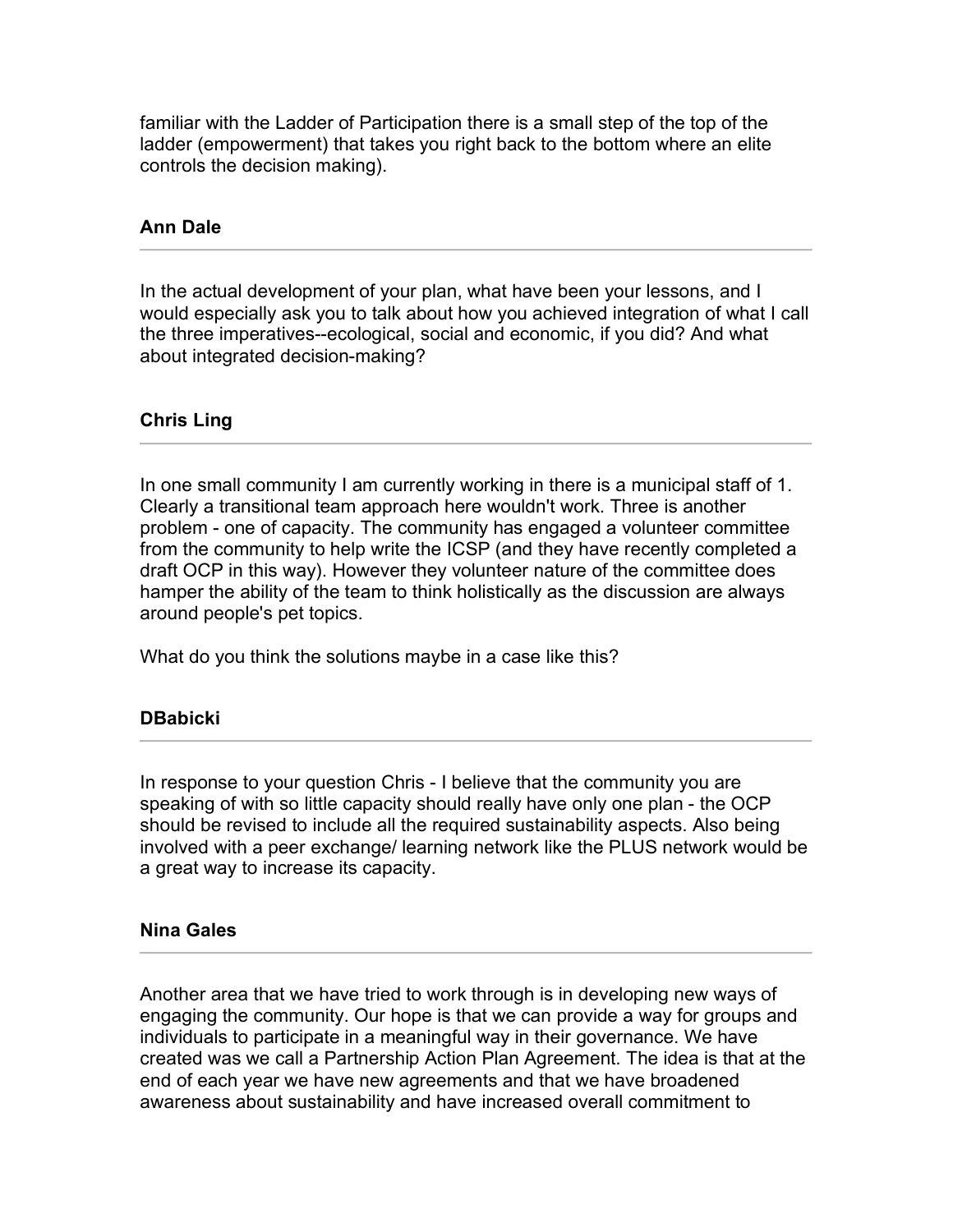creating a place that is desired and meeting the needs of all our citizens.

# **Ann Dale**

Isabel, could you please give us some more information about the B.C. Smart Planning initiative and how do communities go about accessing funds?

### **Isabel Budke**

Smart Planning for Communities (SPC) is a BC-wide collaborative initiative providing resources and tools to local and First Nations governments for planning socially, culturally, economically and environmentally sustainable communities.

SPC provides advice and support to communities (both municipalities and First Nations) that are interested in getting engaged in or enhancing their sustainability planning. SPC will, by and large, take on the role of a facilitator/ catalyst/ capacity builder/ connector for and among communities across BC. It will entail a network of Sustainability Facilitators, working directly with communities interested in sustainability planning, and a Resource Network of communities and experts from the field for the purpose of information sharing and support.

We are currently in the process of rolling out the first phase of the initiative and anticipate to have three or more "Sustainability Facilitators" available over the next couple of months to work with interested communities (we anticipate the number of Sustainability Facilitators to increase to ten over the next couple of years).

While SPC does not provide direct funding, our Facilitators can help communities access funding for sustainability planning and related projects from a variety of sources. Main funding pots for sustainability planning in BC are the Gas Tax Funds, administered through UBCM, the Green Municipal Funds allocated through FCM (Federation of Canadian Municipalities) and various initiatives of the provincial government.

We have information on these as well as related links and tools on the FBC website under "Smart Planning for Communities": http://www.fraserbasin.bc.ca/programs/smart\_planning.html. My colleague Maureen LeBourdais and I would be pleased to answer any questions or receive comments on the Smart Planning for Communities initiative.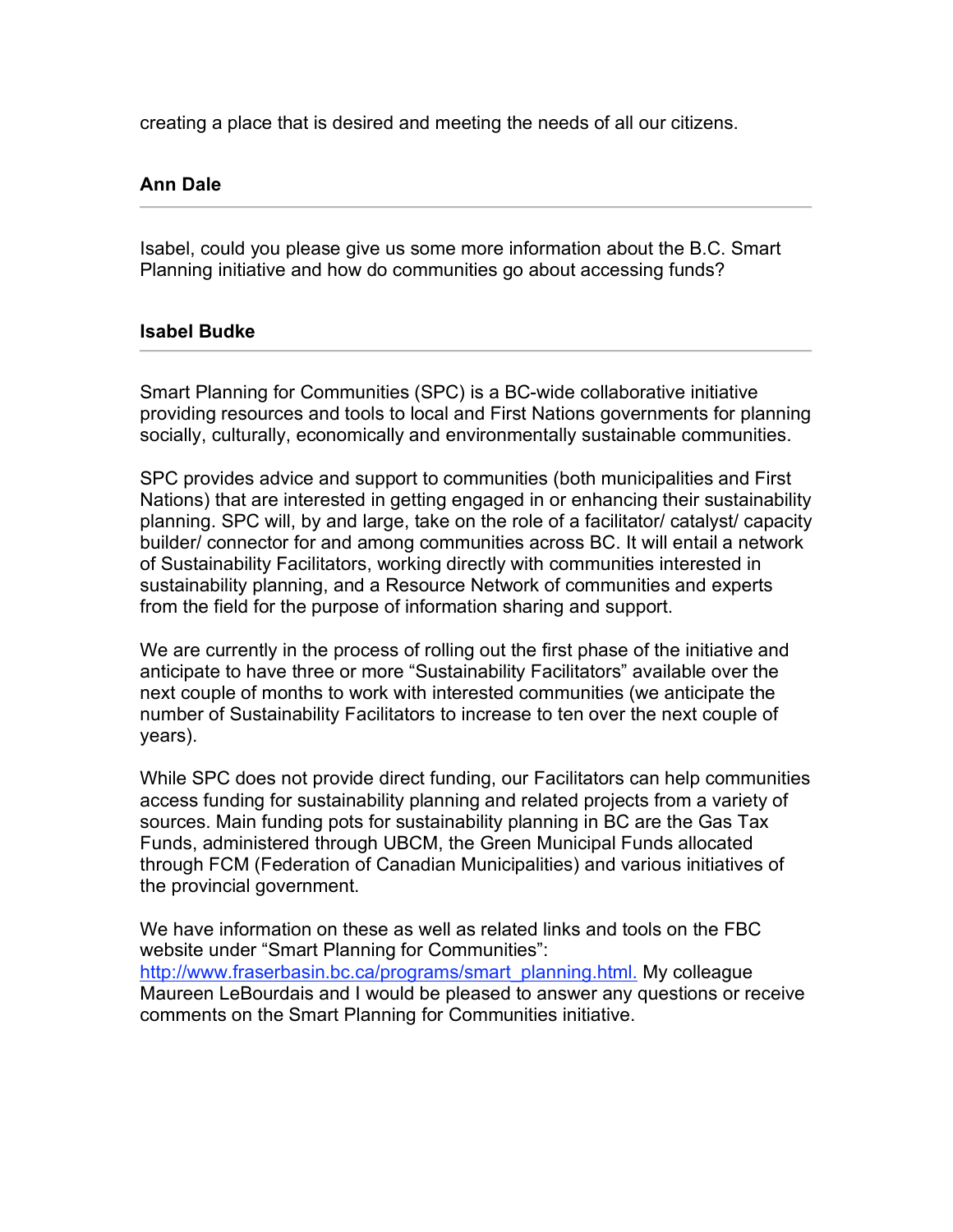### **DBabicki**

At a recent visioning session for all three municipalities on the North Shore of Vancouver, I had one of those "ah ha" moments. Its probably not an earth shattering fact for anyone but it made me look at things a little differently - and Ann this is in response to your question.

We on the most part are very lucky in Canada and many of us live in very livable community - but livability and sustainability are not synonimous. How therefore do you convince residents of your municipality that they need to change when on the most part they are happy? Who wants to change when they are happy? The answer is to look at the long term vision and to make people realize that in order to stay happy they have to move toward sustainability - they have to change. Some believe in shock therapy - show what happens if we don't change and others believe we have to show what a positive future looks like and backcast to get there. So to answer you question Ann - long term planning is the only way we incorporate sustainability into the livability of our communities.

## **Kim Graham**

Our sustainability principles are a modified version of the Melbourne Principles. We adopted them early in our process and used them as guardrails to ensure our community vision and goals looked at not only the environment, economy, and social aspects of the community but also the governance and infrastructure needs of Saint John.

Our approach to developing the ICSP action plan is a whole systems approach and we are in the process of developing a decision making framework based o the sustainability principles.

#### **Nina Gales**

Chris, one concept that worked for our Olds Advisory Group for Sustainable Living. We used the five dimensions of sustainability to bring together individuals from the community active in each of the 5 dimensions. We laid a ground rule that participation in the group requires us to always recognize that creating a deficit in any one of the five dimensions decreases that ability for the other dimensions to thrive. This helps to have discussion about the interrelationships of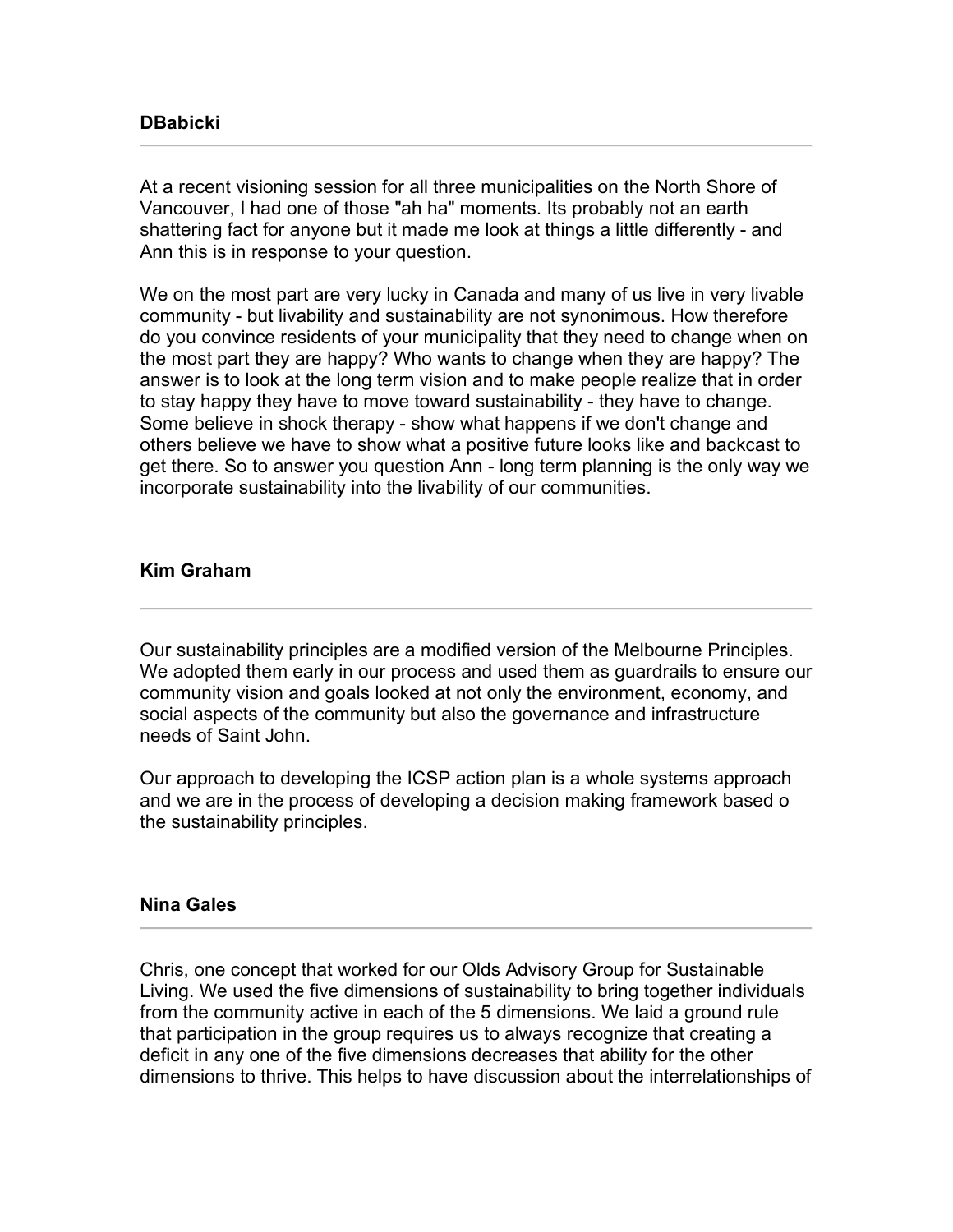differing wants and needs.

## **Nina Gales**

Kim this is very much the same as our process. It has been quite successful for us. Those that participate either work for the greater good of the community or they have an understanding of why they did not get their way. Those that are in disagreement usually feel they had the opportunity to participate and are at least satisfied some what by the opportunity. An example of this is that our local representative from the Tax Payer Association participated in our public engagement. By the end of the day he had many disagreements about details but was satisfied that sufficient planning for the future was occuring and that the public purse was in responsible hands. He has bee no where to be found since.

### **DBabicki**

Hi Chris, in response to your comment - I totally agree and we saw the issue in action. At our last CPWG meeting a few days ago, the group itself stated that they felt uncomfortable going forward and making decision about the community consultation process without engaging the rest of the community in this process. THey themselves stated that if they didn't engage the community as soon as possible they would soon be accused of being of being some kind of secret organization trying to influence the municipality or the group is somehow been co-opted politically. So we are now looking on how to involve the community in helping develop the community consultation process!

## **Chris Ling**

Ha ha - well that is extremely encouraging self awareness I would say.

#### **Ann Dale**

I hate to interject in a very stimulating conversation, but in your discussion, could you please respond to the following very interesting question from one of our listeners, How is urban biodiversity currently being considered in integrated planning?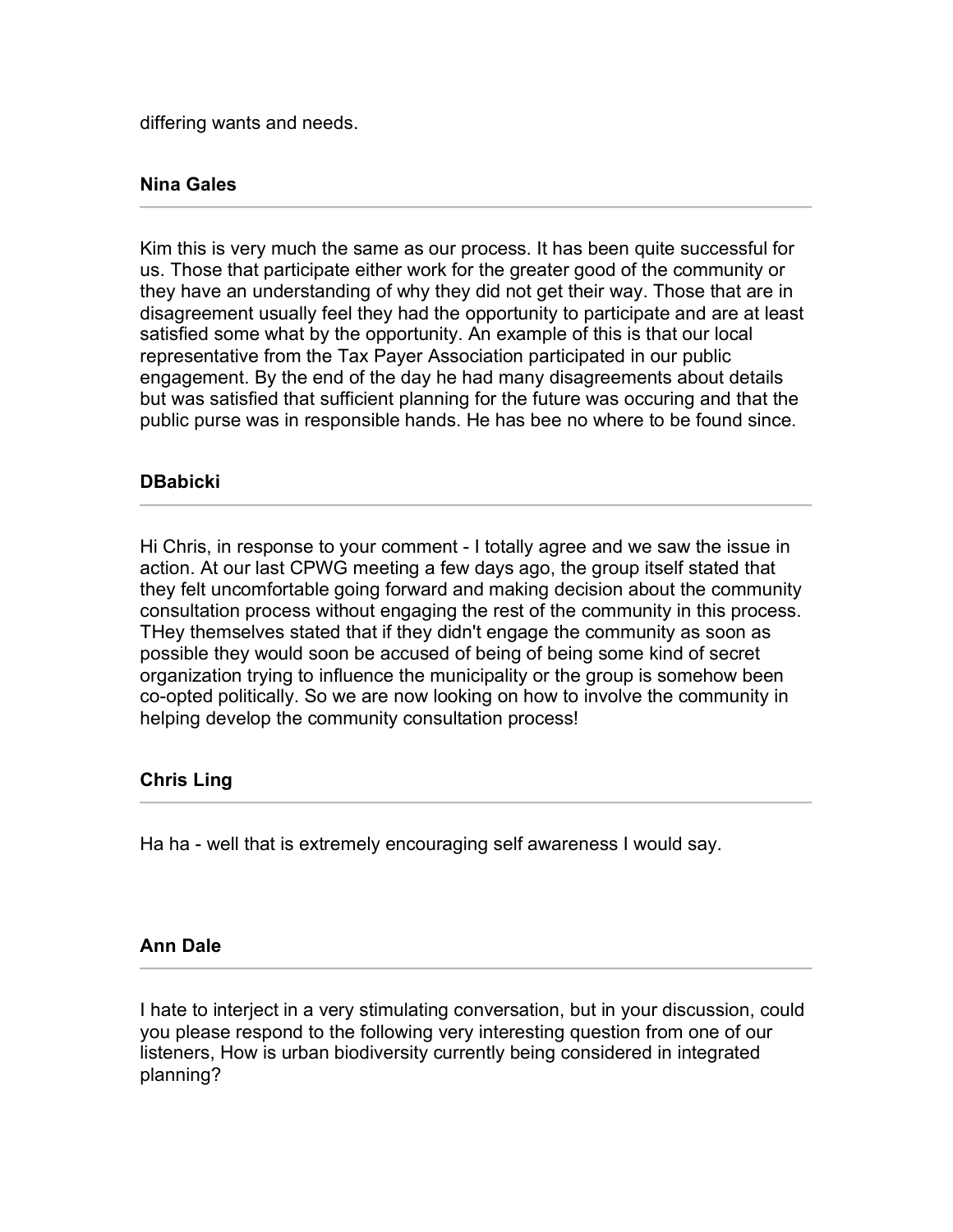#### **Nina Gales**

In Olds, this question of urban biodiversity falls into a number of the 15 strategy areas of our plan. Natural Areas and Built Environment primarily. We have set some very ambitious definitions of success or visions for the future and are in the process of making our action move towards the definition of success. The reality is that all we can hope for is that every chess move we make is in the direction of that definition of success. Time will be the determinant of our success.

#### **Chris Ling**

If for example a community is using the Melbourne Principles like St Johns then urban biodiversity will be a corner stone of the plan - and most other guidance considers urban biodiversity a very important component.

### **Nina Gales**

Yes Chris, this is also true of the Natural Step principles. Decision making with principles in mind keeps everything on track.

#### **Kim Graham**

The people of Saint John's connection to our natural environment – waterways, parks, open spaces, were clearly articulated through the public consultation. Preserving and enhancing urban biodiversity has also been an area of focus for the municipality.

In developing our ICSP, we are reviewing the Cities existing plans and strategies that relate to economic, environmental, social, infrastructure and governance needs. We will identify and make recommendations with regards to gaps in the existing plans as they relate to the Community Vision and Goals. The vision and goals highlight the importance of our natural surroundings.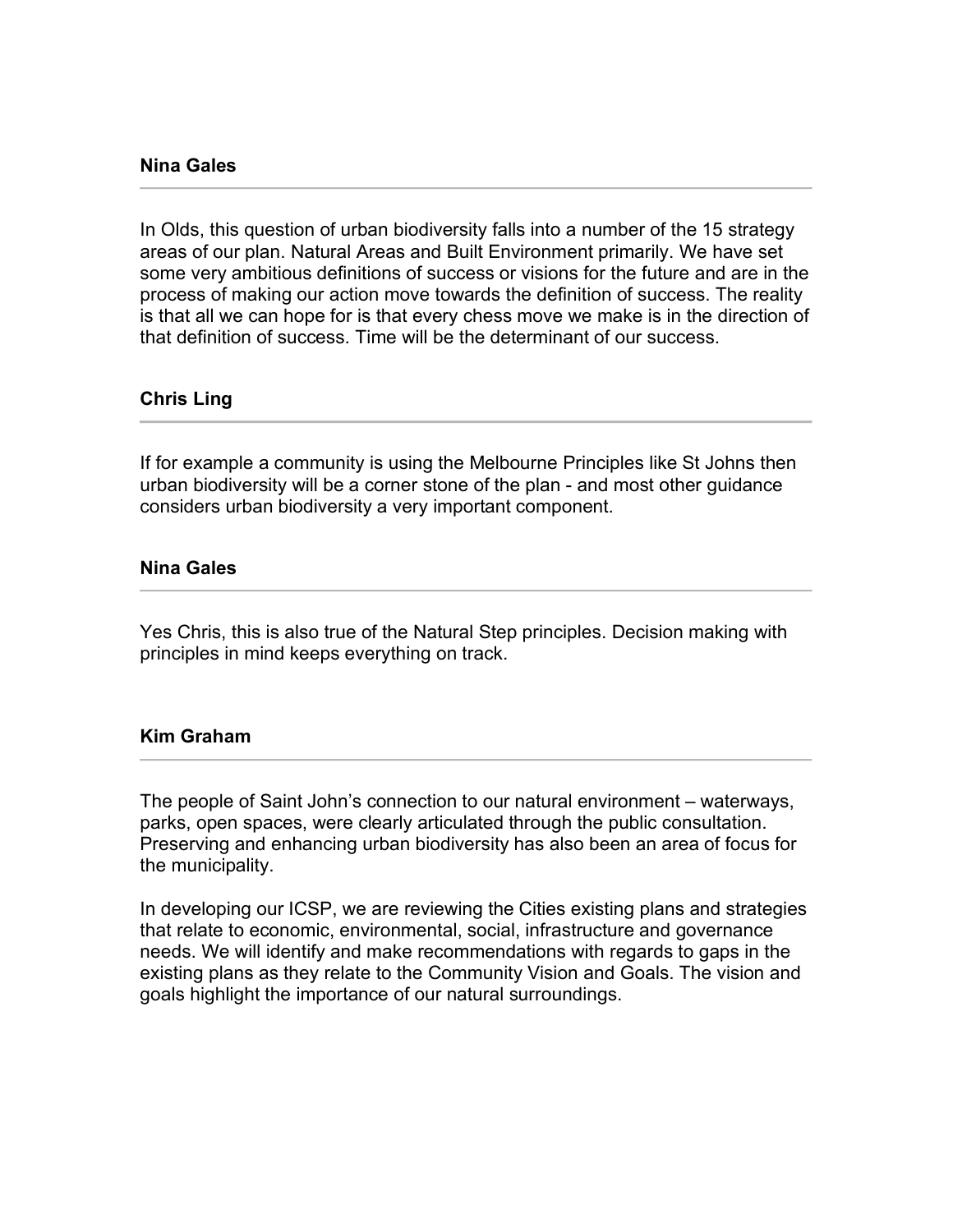We have a very interesting e-audience dialogue going on simultaneously. An idea from Gwendolyn from Montpelier, their envision Montpelier plan has just completed its vision and goals and has invited the city of Olympia, Washington to see which of them can be the first sustainable capital city. This seems to me like a perfect project for the Cities Plus Network, led by the Dr. Nola-Kate Seymoar, starting first in Canada and then viralling around the world.

## **Nina Gales**

Lessons learned in Olds have been that public engagement takes time and people need to have the opportunity to gain knowledge and take the time to reflect on what they have learned. Systems thinking is inherently complex and patience is required to build capacity in our staff, elected officials and citizens.

## **DBabicki**

Hi Nina, I agree but how to you reconcile the imperative for action. There is some frustration from both staff and politicians alike that while it is important to spend time engaging the public, it often makes taking action difficult - in other words a tension develops within a municipality where some want to rezone, increase density - basically get on with trying to build a more sustainable community - and others (usually planners) are saying we need to hold off until we consult, finish our planning process and in our case we are looking at a 2.5 to 3 year process to update our OCP. Any good ideas on how to balance these two imperatives?

#### **Nina Gales**

Another lesson learned in Olds to date is that what we are trying to do with moving towards sustainability is change social behaviour. This also takes time and patience. Sustainable Behaviour will only be realized if we push the boundaries of the social norms we are socialized to conform to. Through the combination of planned strategies that ask for commitment to new behaviour, piloting new ways of doing things and as a last result legislation that is first permissive of innovation and second ensures strict consequences for noncompliance we can develop sustainable behaviour.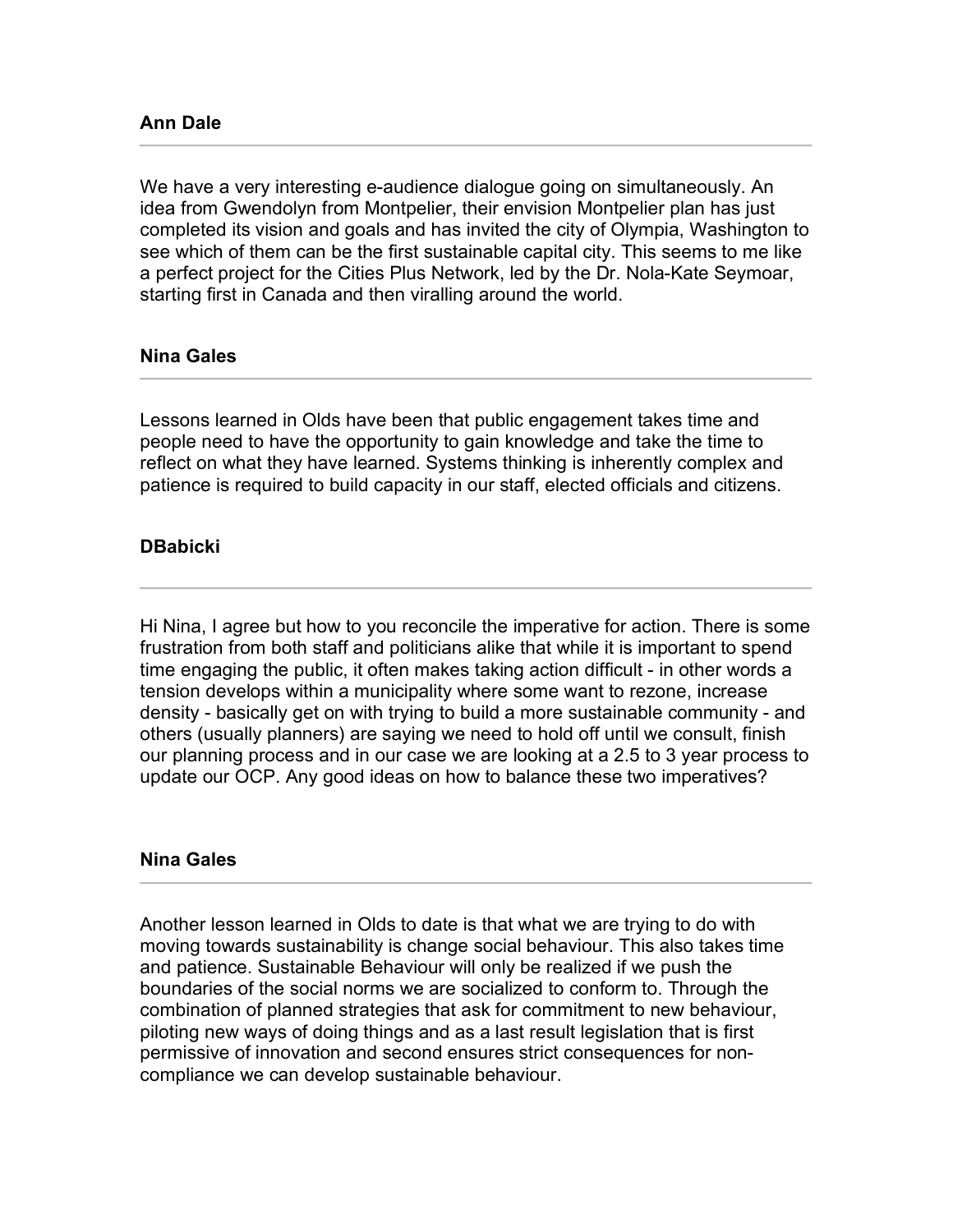#### **Ann Dale**

Two frameworks have been mentioned during our conversation--The Natural Step and the Melbourne Principles. I would like to refer all communities to two documents which used in tandem provide all the information they need to develop an ICSP and implement them, one is our planning template, which can be found at www.crcresearch.org, under community tools, and the other is the planning guide developed by ICSC. We developed our planning template specifically because there are a number of different frameworks out there and it hyperlinks to a large diversity of them, tools and we advise communities to examine them, and chose the best and uniquely adapt them to their particular community and its needs through the development of a community engagement process. As well, in the template, which provides guidance on both the engagement and the plan, we talk about the necessity to embed the plan against current zoning, standards and bylaws and aim for policy alignment and policy congruence.

#### **Ann Dale**

Thank you, I have been reminded by my audience that the AUMA guide has also been referenced, Nina, perhaps you can provide more information? As well, from our audience, another framework, EarthCAT, www.earthcat.org.

#### **Nina Gales**

The AUMA has a comprehensive website jam packed with resources: www.msp.auma.ca

#### **Ann Dale**

I cannot believe we only have a half hour left. Pretend that I am the Prime Minister of Canada, I don't really believe in climate change, so you have one paragraph to convince me about what elements of a long-term plan should be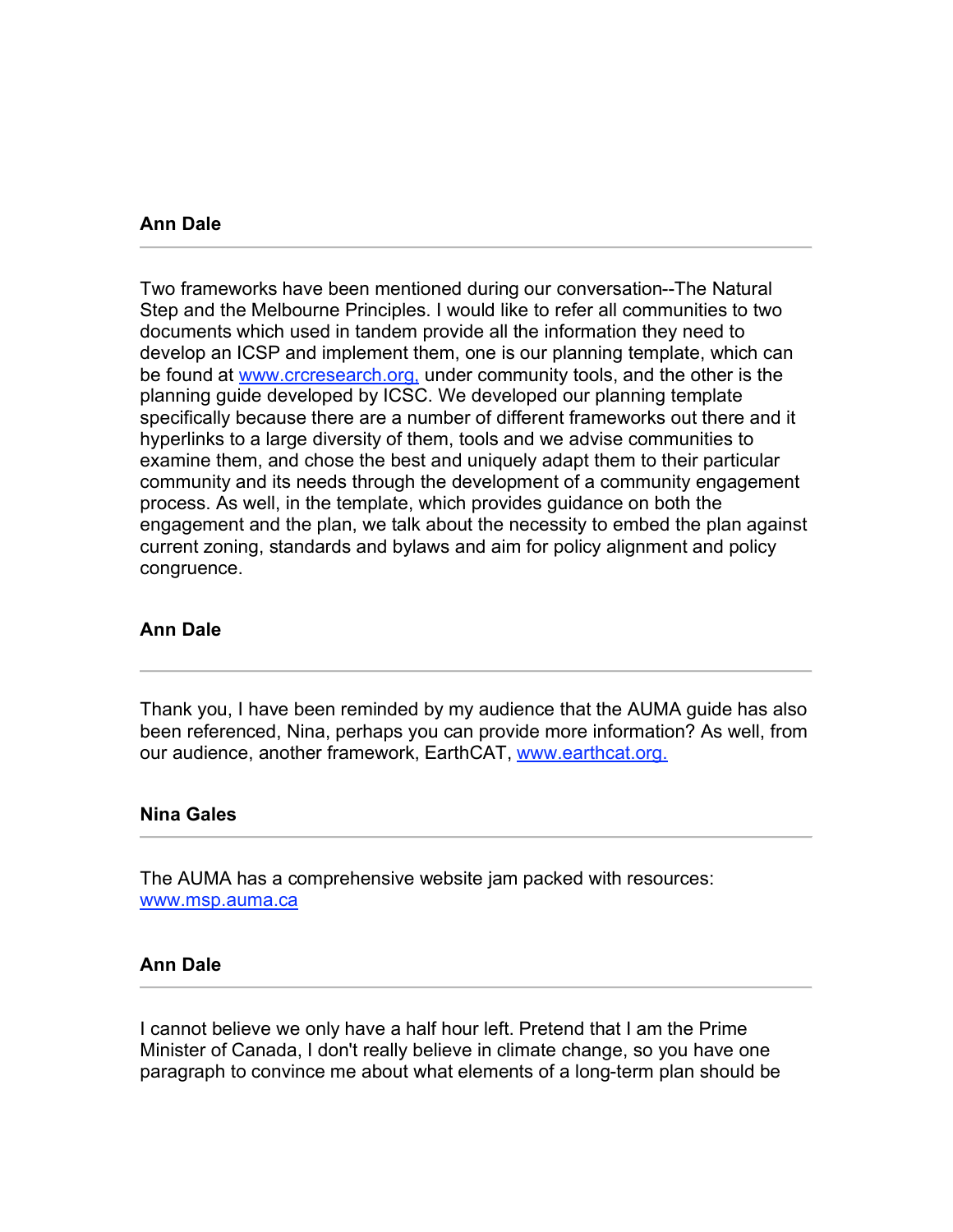applied to cities in Canada, and how is it going to benefit my government?

# **Nina Gales**

Moving forward with action is a challenge ... and there are risks involved. In my opinion the best way is to do both acting and consulting at the same time. We (those of us on the ground in municipalities) generally have a grasp on the limit we can push the public to conform to sustianability. When it comes to public consultation that is legislated by the provincial authority then we must do our due dilligence to follow the rules. One of the ways we have worked through this in Olds is to help build the capacity of the citizens to converse with Council in the public Council meeting. We have helped the citizens in our community with the leverage point of influence be prepared to talk about the holistic aspect of sustainability planning in a combination of delegation/report format. When the information is coming from the community rather than municipal staff Council has more reason to make decisions that allow administration act.

## **Kim Graham**

The City of Saint John is in the process of switching to a decision-making model with a Council-Policy Committee structure. In this form of governance, Council will establish a limited number of standing committees that are responsible for developing, reviewing and interpreting policy and evaluating the performance of those policies once they have been implemented.

Each Standing Policy Committee (SPC) recommends policy to Council, who in turn makes the final decision. These policies will be developed based on actions and strategies identified in the ICSP and they will guide Council's decisionmaking in translating the Community's vision into a reality.

Council's role as a decision-making body is to focus on policy matters and setting the strategic direction that will guide the Administration and the community in the achievement of its vision and related goals. It is Council's responsibility to identify its priorities for the community based on the vision and goals developed by the community.

In addition to providing leadership in developing and recommending strategic outcomes to Council that will contribute to the achievement of desired changes in the community, Standing Committees are also the access point for citizens - a forum to raise matters of concern in the community. Council and committees use this input from the public in their decision-making, more specifically, in the development of policy required to address the needs of the community and make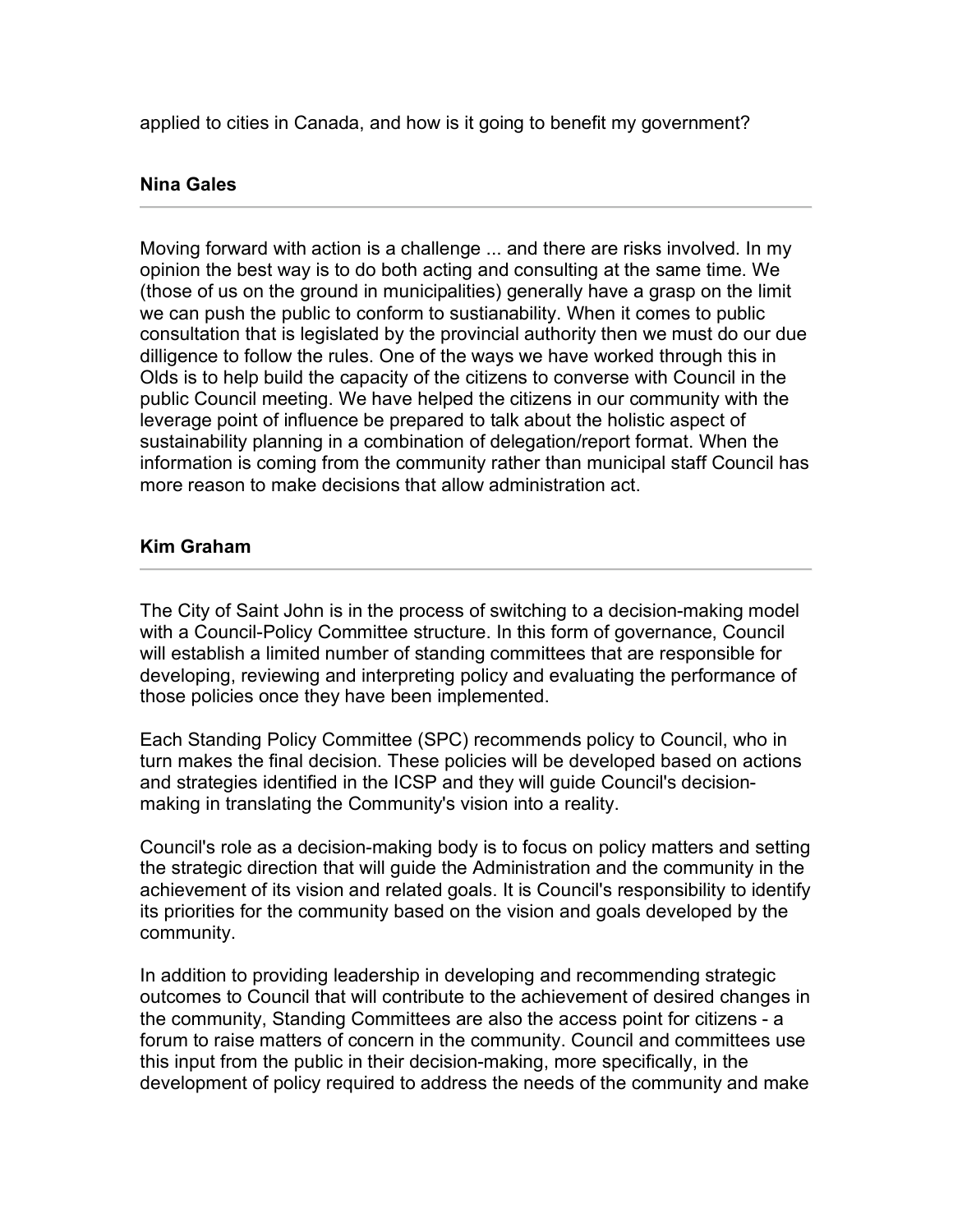the vision a reality.

# **Chris Ling**

A successful Canada is reliant on successful communities. A successful community is one that looks forward and plans pro-actively for a shared vision, not one that plans reactively in the face of external and internal change and crisis. Integrated Sustainability Planning is one of the best opportunities communities have for putting these processes in place.

### **Nina Gales**

Chris, we absolutely have the greatest opportunity to develop ICSP's. The time has never been more right to dream of such accomplishments. I believe that we have the power to determine our future.

I agree that long term planning is part of the solution. I would add that to truly reach a sustainable society a culture of continuous improvement must be reached. This requires continuous renewal of long term plans, and being brutally honest about how are actions today affect tomorrow. Sugar coating our current reality will only perpetuate our existing habit of not taking responsibility for the challenges already present in the places we work, live and play.

#### **Kim Graham**

One area we have not addressed is how a municipality can link it's day to day activities to the community vision and goals.

The City has developed a Strategic Reference Model for the City of Saint John, based on the Governments of Canada Strategic Reference Model (GSRM), This reference model which provides the foundation for the City's Planning Framework.

The Reference Model is graphical representation of the `business' of local government. In describing government as a business, the complexity associated with the delivery of municipal services cannot be minimized. Unlike a business that focuses on one or two client or customer needs, an effective government focuses on many needs; requiring a tremendous balancing act in terms of managing limited resources across competing needs.

In the Reference Model there is a distinction between the governance and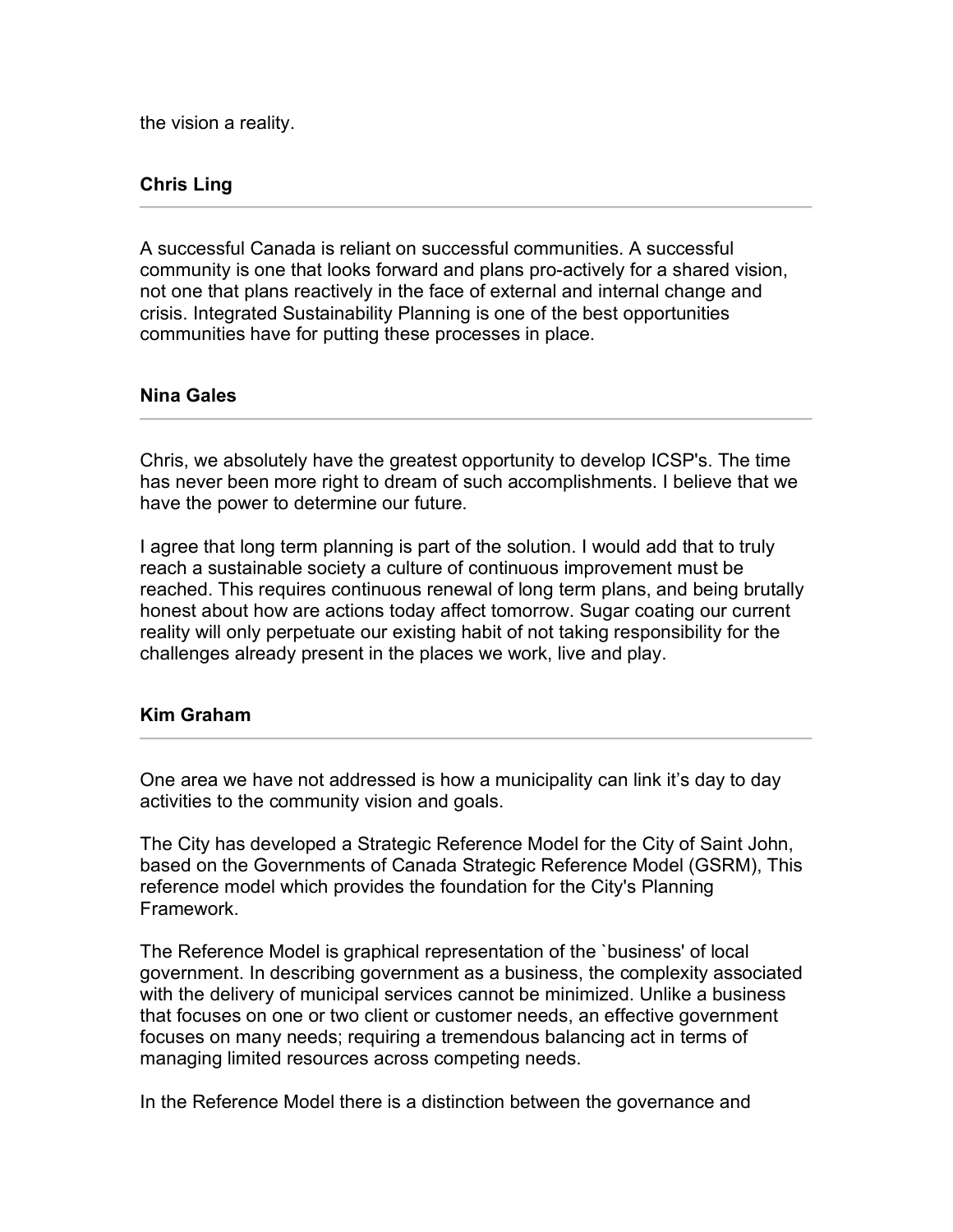administrative functions. Simply stated, governance is Council's decision-making process. Council's role as a decision-making body is to focus on policy development; setting the strategic direction for the community that will also act as a guide for the corporation (and other civic partners) towards supporting the achievement of desired outcomes. While Council has the responsibility of setting priorities, the administration is responsible for the design and management of the many services required to fulfil those needs.

The model illustrates how daily activities directly relate to vision outcomes, inspiring all stakeholders toward achieving common goals. While the vision represents the long-term plan for the community, services represent the actions required to achieve the vision.

With a clear direction from Council on the priorities for the community, the administration has a greater ability to plan and deliver services that will make a valued impact.

**File attachment Strategic Reference Model.doc** (45 KB)

### **Chris Ling**

We would be grateful if you could complete our post-dialogue survey at:

http://www.survey.crcresearch.org/?sid=7

Please answer as soon as possible and thank you in advance for helping us with this work on e-Dialogues.

Also there has been a vibrant discussion in the Audience - this discussion is open for 24 hours, so if you are able please take the time to join them and continue the discussion with a wider group of people.

#### **Ann Dale**

Thank you, my head is spinning with new ideas about possibly how to connect the dots between the work being done on the ground and try to speed the exploitation of knowledge and experiences around ICSPs. I will commit my government to making this its highest priority:)

I would like to conclude with a question from the e-audience that could be the